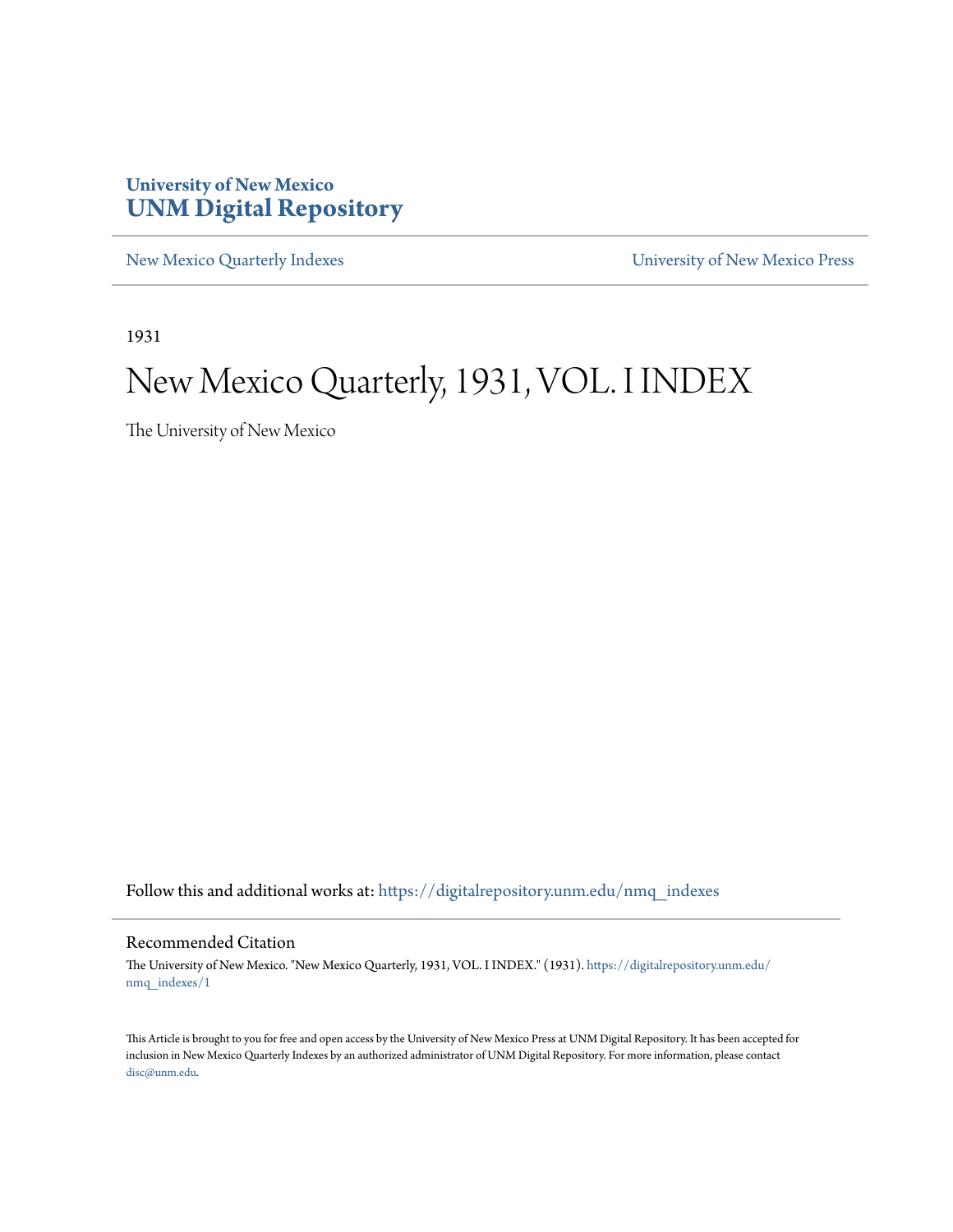# NEW MEXICO QUARTERLY

Volumes 1-10

February 1931–February 1940 /

Reel 1

This periodical may be copyrighted, Notice: in which case the contents remain the property of the copyright owner. The microfilm edition is reproduced by agreement with the publisher. Extensive duplication or resale without permission is prohibited.

University Microfilms Library Services, Ann Arbor, Mich.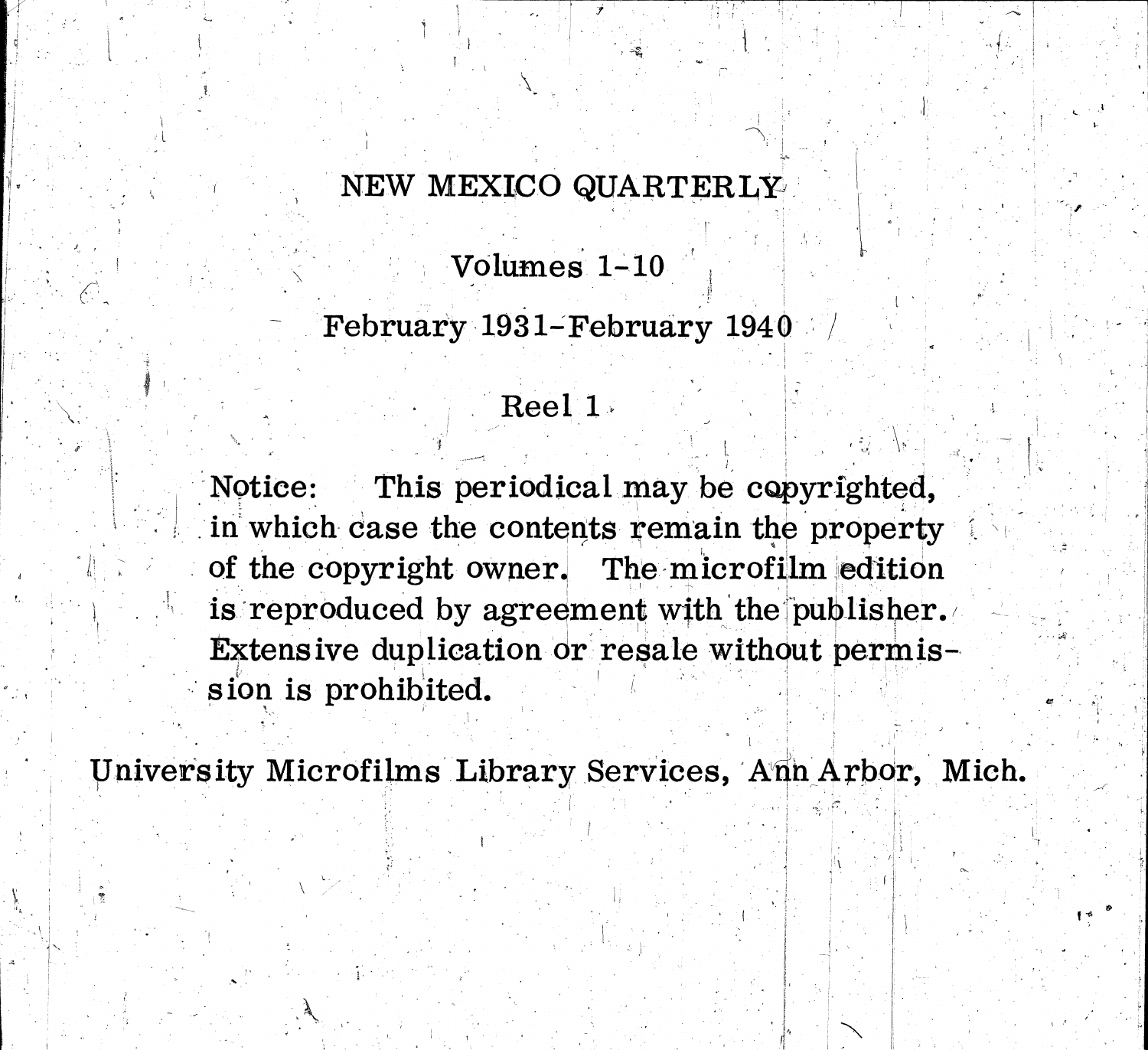

ر<br>جم

 $5.977 \times 10^{14}$ 

 $\begin{array}{c} \textbf{N} \textbf{D} \textbf{E} \textbf{X} \ \textbf{Volume} \textbf{I} \ \textbf{1931} \end{array}$ 

ñ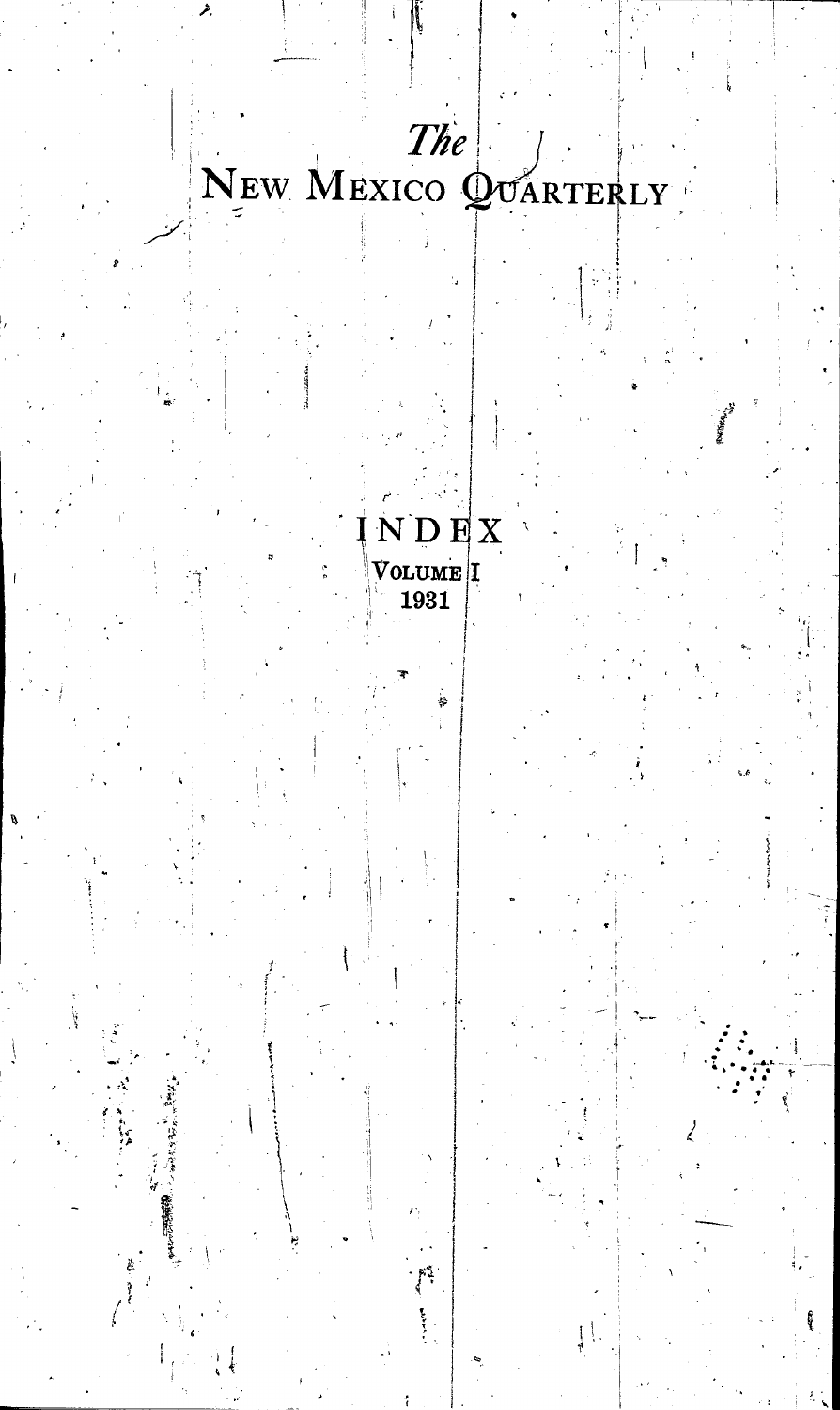## **INDEX**

Alcott, Bronson, Journal of. 149, 162, Alexander, Hartley Burr. 3, 239. Allouez. Quoted. 279. Alone. Poem by Van Deusen Clark. 270. American Rhythm, The. Quoted. 25. American Saga. Poem by Norman Macleod. 16.  $\sim$ Among the Cliff Dwellers. Poem by Dorothy Ellis. 50. Ancient Life in the American Southwest. Reviewed. 63. Andres Martinez. By Helen E. Marshall. 343. Appreciation of Belgium and the Belgians. By John D. Clark. 405. Arawak Tribes, 6. Architecture, New Mexican, 211. Art of Living in Los Angeles, The. By George Shelton Hubbell. 125. Art of the Mimbres. Book Review. 422. At the Clouds' Edge. Poem by Margaret Pond. 62. Austin, Mary. 17, 199, 287, 291. Autumn in New Mexico. Poem by Catherine Macleod. 55. Balagtas, Francisco. Quoted. 57. Barker, Ruth Laughlin. 241. Quoted. Binneteau. 278. Bonnecamp, Relation of 1710; Quoted. 278.

Book Reviews. 63, 181, 291, 419. Brett. Quoted. 7. Brothers in the West. Reviewed. 423.

Browning, Robert. Quoted: 57.

Buck. Pearl. 293.

Bureau of Foreign and Domestic Commerce. 185.

Buried Treasure. Book Review. 183. Bynner, Witter. .1, 178.

 $Caballeros:$ The Romance of Santa Fe and the Southwest. Reviewed. 421. California Hills, The. Poem by Otto Reutinger. 392. Cameron Creek Village. Reviewed. 422. Canción de Hollands, La. 267. Carib Tribes. 5. Carlyle. Quoted. 158. Gather, Willa. 419. Challenge of Science, The. Book Review. 72. Clark, John D. 35, 83, 405. Clark, Nellie. 218. Cfark, Van Deusen. 237, 270, 388,  $\sim 412.$ Comanches, Los. Poem, translated by Gilberto Espinosa. 133. Commercial Survey of the Pacific Southwest. Reviewed. 185.  $C\phi$ nejo y el Coyote, El., 92. Cooley, Elizabeth. 178. Coolidge, Dane and Mary Roberts. 76.

429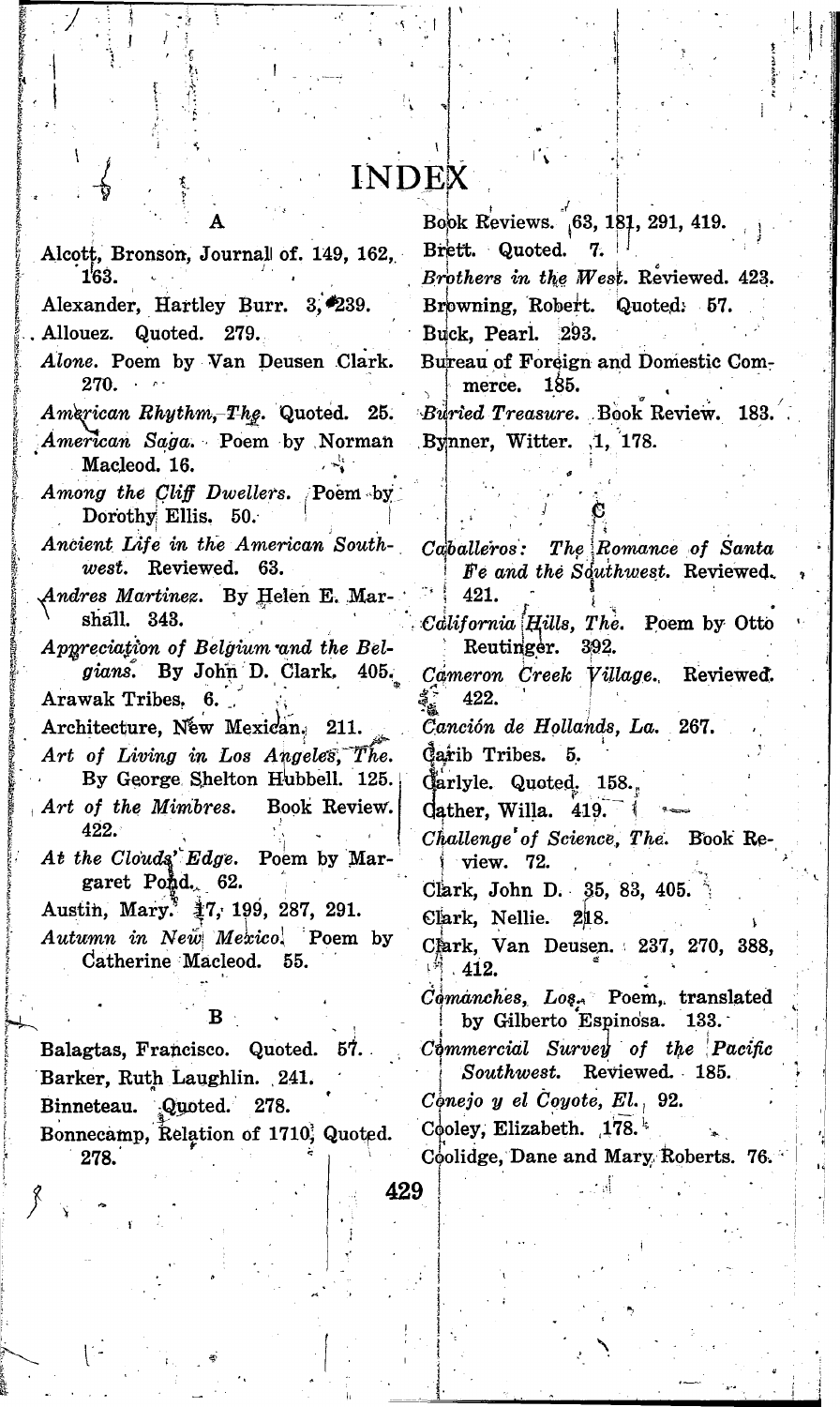|  | $\mathbf N$ ) | D I | R<br>. . |  |  |  |
|--|---------------|-----|----------|--|--|--|
|--|---------------|-----|----------|--|--|--|

| Coronado's Children. Reviewed. 183.<br>Chrichton, Kyle. 289.    | Farewell, A. Poem by Joseph Thorn-<br>ton Mozely. 290.                                                      |
|-----------------------------------------------------------------|-------------------------------------------------------------------------------------------------------------|
| Culture of Southwest. 195.<br>Cushing, Frank, Hamilton. 181.    | Feel of the Purposeful Earth, The:<br>Mary Austin's Prophecy.<br>$\mathbf{B}\mathbf{y}$<br>Henry Smith. 17. |
| Ð                                                               | Ferguson, Erna. 421.                                                                                        |
| Dablon, Claude. Quoted. 278.                                    | Fewkes. Quoted. 280.                                                                                        |
| Dancing Gods. Reviewed. 421.                                    | Financial Post-Mortem, A. Book Re-                                                                          |
| Dargan, Marion. 192.                                            | view. 78.                                                                                                   |
| Days Pass By, The. Poem by Van<br>Deusen Clark. 412.            | Fisher, Irene. 321, 413, 414, 415.<br>Fisher, Irving. 78.                                                   |
| Densmore, Miss. Quoted. 12, 13.                                 | Flavor of New Mexico, The. Book<br>Review. 421.                                                             |
| Denton, F. M. 72, 187, 271, 323.                                | Fletcher, Alice. Quoted. 10.                                                                                |
| De, Smet, Pére. Quoted. 12.                                     | Florante and Laura. Quoted. 57.                                                                             |
| Dial, The. 147.                                                 | For an Autumn Moment. Poem by                                                                               |
| Dickens. 51.                                                    | Margaret Pond. 131. .                                                                                       |
| Dobie, J. Frank. 183.<br>Du Pratz. Quoted. 280.                 | Foreword. 1.                                                                                                |
|                                                                 | Fragment. Poem, translated and                                                                              |
| Е                                                               | adapted by Catherine Stuart Mac-                                                                            |
| Earthquakes. By F. M. Denton. 271.                              | leod. $412.$                                                                                                |
| Eastman, Charles. Quoted. 11.                                   | Frazer. Quoted. 44.                                                                                         |
| Eddington, Sir A. S. 187.                                       | Fuller, Margaret. Quoted. 151, 152,<br>162.                                                                 |
| Ellis, Dorothy. 50, 180.                                        |                                                                                                             |
| Englekirk, John E., Jr. 247.                                    | G.                                                                                                          |
| Espinosa, Aurelio M. 85.                                        | Gainsborough: His Discourse on "The                                                                         |
| Espinosa, Gilberto. 133.                                        | $\text{Boy}_h$ Blue" and Art.<br>Poem by                                                                    |
| Essential Monddy. Poem by Norman<br>Macleod. 413.               | George St. Clair. 389.                                                                                      |
| <i>Evening Lover. Poem by José Garcia</i><br><b>Villa.</b> 336. | Gnomes. Poem by Alice M. Wilson.<br>322.                                                                    |
| Everyman's Genius. Quoted. 27.                                  | Golden Bough, The. Quoted. 44.                                                                              |
| <i>Exiled King, the.</i> Poem by Alice M.                       | Good Earth, The. Reviewed. 293.<br>Gora, Dirk. 70.                                                          |
| Wilson. 404.                                                    | Great Spirit, The. By Hartley Burr                                                                          |
| ${\bf F}$                                                       | Alexander. 3.                                                                                               |
| Familia Mexicana. Poem by Robert<br>$\cdot$ Hunt.<br>56.        | Griswold. Quoted.<br>262.                                                                                   |
| Falls, Anna E.<br>235.                                          | Guevara. Quoted.<br>15.<br>Guiana, Indians of. 5.                                                           |
|                                                                 |                                                                                                             |

أ|<br>|

 $\lceil 430 \rceil$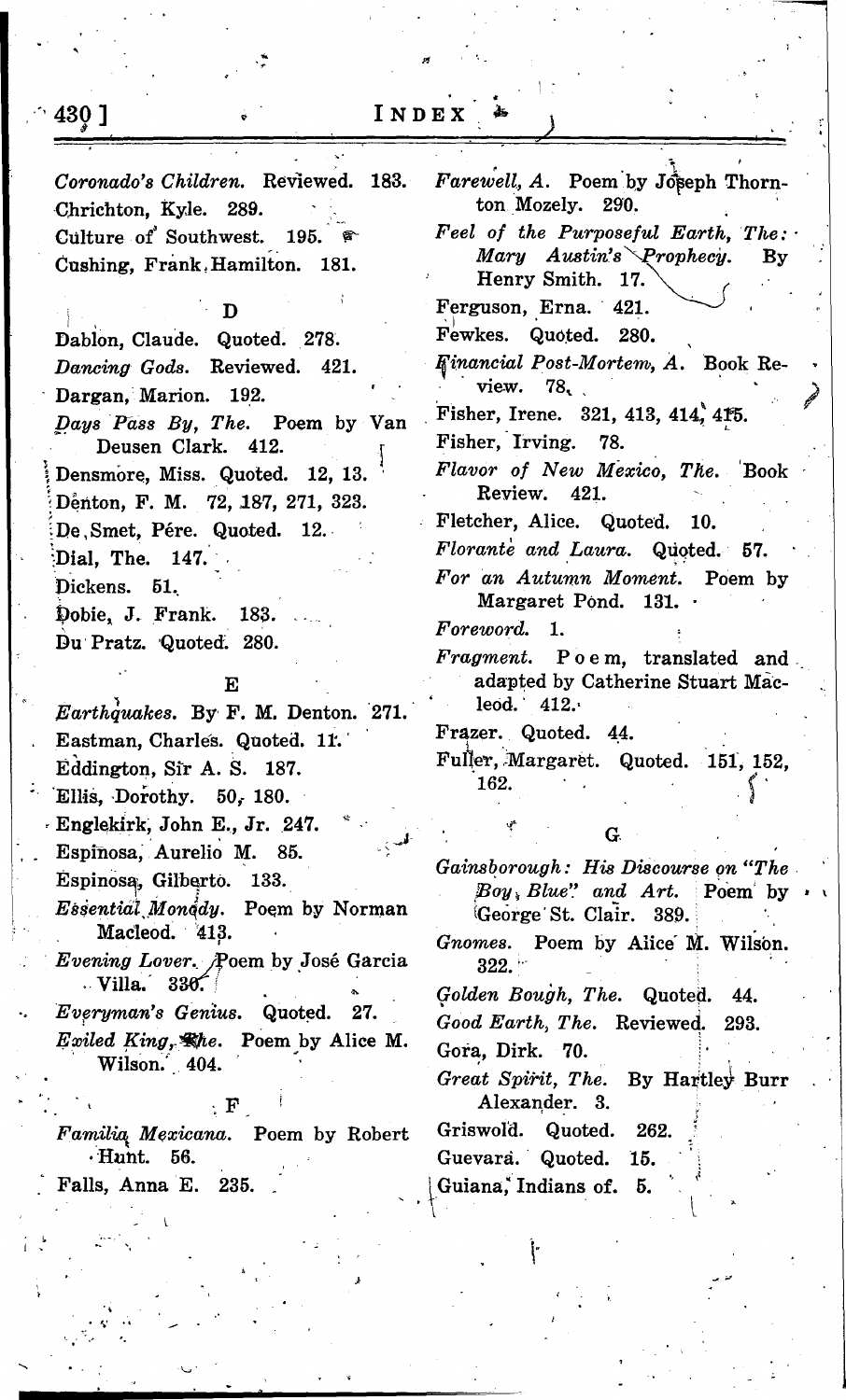Lanier, Sidney. Quoted. H  $59.$ Hardy, Thomas, 307, 311. Leacock, Stephen Quoted. 286. Harper, George McLean. Quoted. 307 Legacy of Robert Bridges, The. Book Review. 393. Harris, Joel Chandler. 85. Letters from Quarterly Readers. 177, Here is a Book. Book Review. 70. 287, 417. Hewett, Edgar L. 63. Lincoln, the Man. Reviewed. 192. Hodgin, C. E. 115. Los Angeles Chamber of Commerce. Hooper, Ellis Sturgis. Quoted. 162. 33. Hubbell, George Shelton. 125, 179. Lost Dream, The. Poem by Alice M. Humboldt. Quoted. 5. Wilson. 416. Hunt, Robert. 56. Love Song. Poem by Catherine Stuart Macleod. 132. Lummis, Charles F. 235. Idyl of Theocritus, The. Translated by A. Lang. Arranged by Lynn  $\cdot$  M B. Mitchell. 43. Macleod, Catherine Stuart. 55, 114, Im Thurn. Quoted. 5.  $132, 411, 412.$ Income Tax 2357. Quoted. 336. Macleod, Norman. 16, 413. Indian Religion. 3. Malakas. Story by José Garcia Villa. Indian Thoughts. Poem by Thomas 167. Richard Waring, Jr. 166. Marquette. Quoted. 278. Interlude. Poem by Irene Fisher. Marshall, Helen E. 147, 343, 417. 415. Martin Chuzzlewit, Is Hardy, the Poet, a Pessimist? By 51. George St. Clair. 307. Masters, Edgar Lee. 192. Methvin, J. J. 344, 348, 356, 358. 签  $\sim$  J Michel, Dan. 412. Jeans, Sir James. 72. Middle Ant Heap, The. Book Review. Jeffries, Christie. 81.  $-181.$ Journal of American Folklore.  $86.$ Mitchell, Lynn B. <sup>3</sup>43. Moments of Beauty. By George St. Clair. 57. Kennedy, Margaret J. 189. Kercheville, F. M. 367. Mooney, James. Quoted. 282. Quoted. 281. Kreiger. Moore, Athene. 342. Morgan, Lewis. Quoted. 4. L Mozley, Joseph Thornton. 234, 290. La Americana. Quoted. 247, 257. Land of Journey's Ending. Quoted. Mysterious Universe, The. Reviewed.

 $72.$ 

 $22, 27.$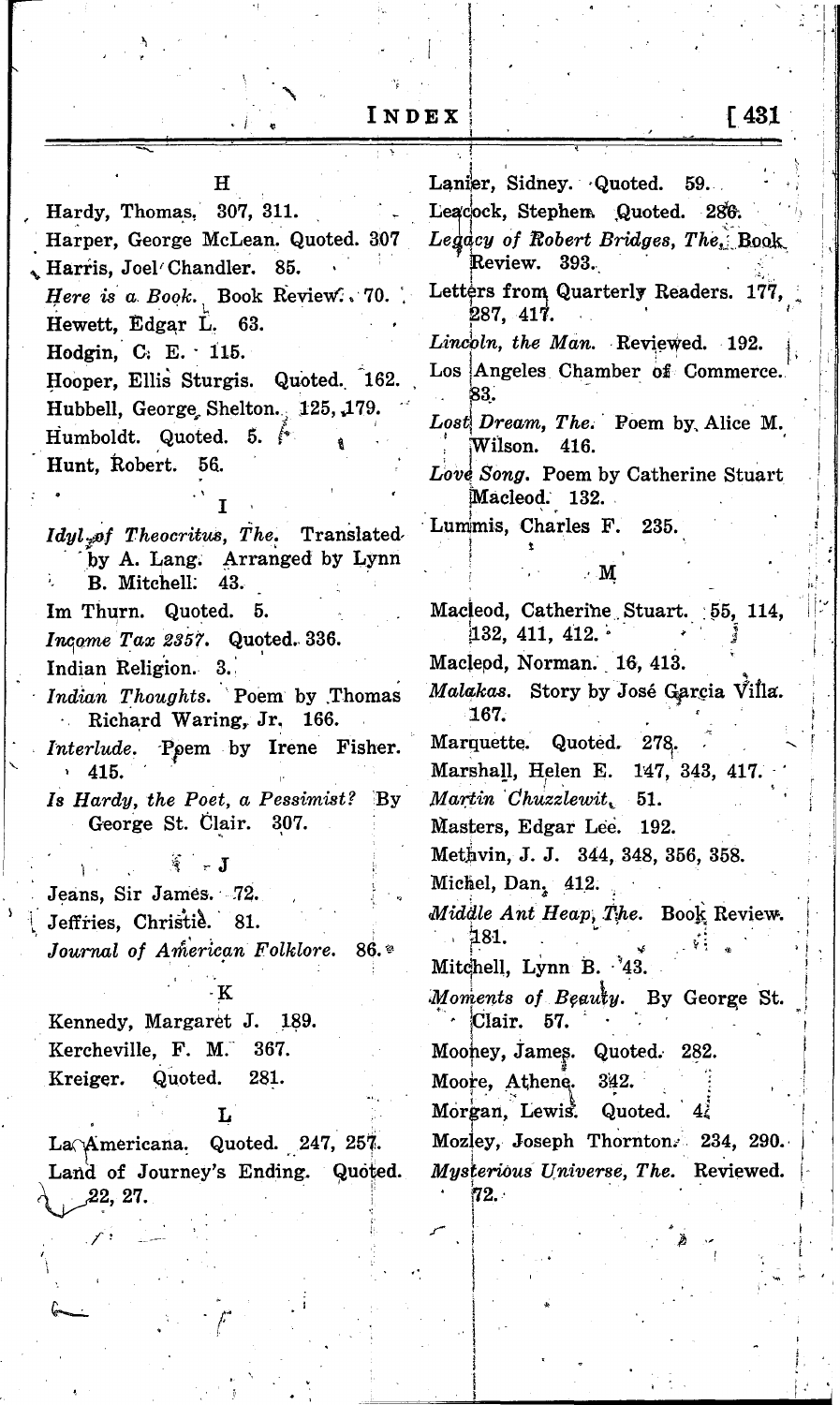| N.                                                                                               | Р                                                                                               |
|--------------------------------------------------------------------------------------------------|-------------------------------------------------------------------------------------------------|
| Names in Martin Chuzzlewit, The. By<br>T. M. Pearce. $51$ .                                      | Parker, Theodore. Quoted. 163.<br>Pearce, T. M. 51, 178, 195, 393. $\sqrt{ }$                   |
| Nanninga, S. P. 295.                                                                             | Penitentes. Poem by Margaret Pond.                                                              |
| Navajo Indians, The. Reviewed. 76.                                                               | 34.                                                                                             |
| Neumann, David. 211.                                                                             | Philippines, A Story of Old-time. 167.                                                          |
| New Mexican Adobes. Poem by Wit-<br>ter Bynner. 1.<br>New Mexico Wealth Production. 37.          | Philosophic Imagination in Indian<br>America. <sup>*</sup> By Hartley Burr Alex-<br>ander. 239. |
| New Mexico Quarterly, The Policy of.                                                             | Philosophy, Indian. 3.                                                                          |
|                                                                                                  | Pliny.<br>Quoted. 35.                                                                           |
| New Mexican Versions' of the Tar                                                                 | Poe, Edgar Allen. \$4, 62, 131.                                                                 |
| Baby Story. By Aurelio M. Es-                                                                    | Potash in New Mexico: Its Possible                                                              |
| pinosa. 85.<br><i>Nostalgia.</i> Poem by Dorothy Ellis.                                          | Significance. By John D. Clark.                                                                 |
| 180.                                                                                             | 35.                                                                                             |
| Notes for a $Diary_i$ Poem by Cather-<br>$\sim$ ine Stuart Macleod. 411.                         | <i>Price, The.</i> Poem by Alice M. Wilson.<br>416.                                             |
|                                                                                                  | Professor Writes His Book,<br>The.                                                              |
|                                                                                                  | Book Review. 63.                                                                                |
| O. Henry and Don Alfonso; Spanish<br>in the Work of an American<br>Writer. By F. M. Kercheville. | $\mathbf{R}$<br>Rabbit and Coyote. 94.                                                          |
| 367.                                                                                             | Rabbit That was Killed and Cooked                                                               |
| Oh Wise Man. Poem by Van Deusen                                                                  | and Came to Life Again, The. 98                                                                 |
| Clark. 237.                                                                                      | Raguenau, Pére. Quoted. 9.                                                                      |
| Old Pine, The. Poem by Alice M.<br>Wilson. 366.                                                  | Raynolds, Robert.<br>423.                                                                       |
| On Gazing at a Reproduction of                                                                   | Reeve, Frank D. 385.                                                                            |
| Venus de Milo. Poem by Joseph                                                                    | Relation. (Anon.). Quoted. 278.                                                                 |
| Thornton Mozley. 234.                                                                            | Relation of Bonneteau. Quoted. 284.                                                             |
| On the Beach at Night. Poem by Otto<br>Reutinger. 238.                                           | Relation of Le Jeune. Quoted. 283,                                                              |
| On Watching a Man Shave. By Anna                                                                 | 284.                                                                                            |
| Falls. 235.                                                                                      | Religion, Indian. 3.                                                                            |
| Origin of Our Thanksgiving Turkey,<br>The. By Elizabeth Van Arsdale.                             | Report of Committee on Recent Eco-<br>nomic Changes. Quoted. 38.                                |
| 275.<br>Our Architectural Follies. By David                                                      | Research. An Editorial, by John D.<br>. Clark. 83.                                              |
| Neumann. 211.                                                                                    | Reutinger, Otto. 210, 238, 392.                                                                 |
|                                                                                                  |                                                                                                 |
|                                                                                                  |                                                                                                 |
|                                                                                                  |                                                                                                 |

 $^{1}$ 432 ]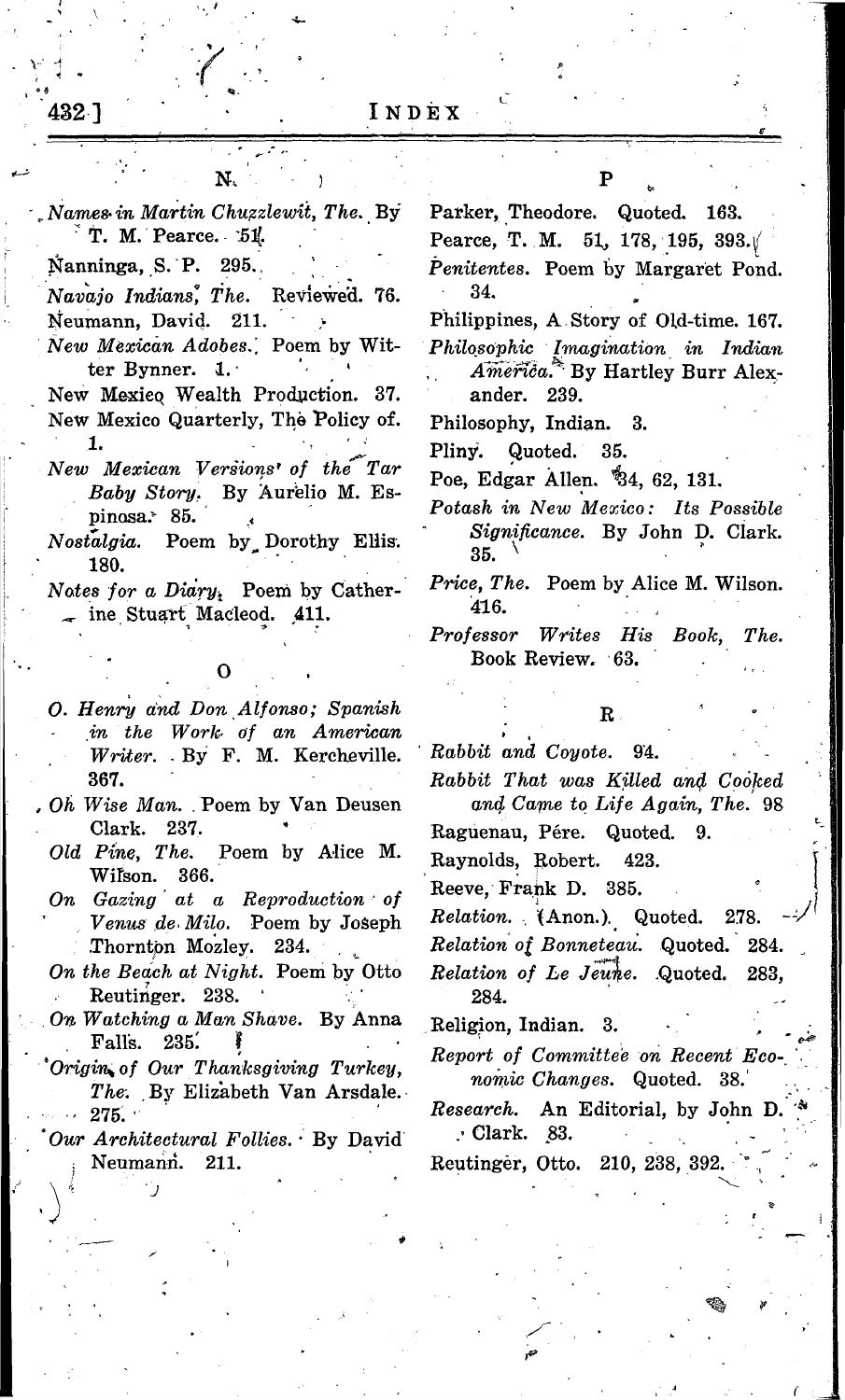$I \cup D E X$ 

Revenue Act of 1926. Quoted.  $-335$ , Sonnet-To Poetry. Poem by Otto Reutinger. 210.  $\sqrt{ }$ 336.  $\sim$   $\sim$ Sorrell, Vernon G. 78, 185, 219.  $\alpha f$ Earth Hunger, The.  $\bm{R} \bm{h} \bm{u} \bm{t} \bm{h} \bm{m} \dot{\bm{s}}$ Book Review. 293. Southwestern Culture: An Artificial Rio Grande Conservancy Project. 83. or a Natural Growth. By T. M. Pearce, 195. Romance of Old Spain, The. Book. Southwest Review. Quoted. 195. Review. 189. Star of Madrid, The. Reviewed. 189. Roth. Quoted. 6. Russian Dance of Death. Reviewed. Starry Adventure. Reviewed. 70. Stevenson. Quoted. 280. Stock Market Crash and After, The. Reviewed. 78. Story of a People, The. Book Re-Sampson the Giant. 102. view. 76. Sanson. 100. Story of the Dial, 1840-44 By Helen St. Clair, George. 57, 70, 105, 189, E. Marshall. 147. 293, 307, 389.  $\textit{Sunrise}$  in the Sandias. Poem by Scholl, Aurelion. Quoted. 261. Christie Jeffries. 81. Schomburgh, Sir Richard. Quoted. 6. Survey of Land Grant Colleges and Science and Reality. Book Review. Universities. Reviewed. 295. 187. Sustentation. Poem by Catherine Science and the Unseen World. Re-Macleod. 114. viewed. 187. Swanton. Quoted. 8. Second Base. Book Review. 192. Senate Finance Committee Report. Quoted. 335. Tale of the Green Silk Purse, The. Shadows on the Rock. Reviewed. Story by F. M. Denton. 419. Tenth Amendment. Quoted. Shaffer, E. H. 177, 381. Thatcher, R. W. Quoted. 35. Smith, Henry. 17, 179. That Final Sacrifice. Book Review. Smoking Customs Around the World. By George St. Clair.  $105.$ . 419. Song of Hollands: An Inedited Tale Theocritus. 43. Ascribed to Poe. By John E. Three White Doves. Poem by José Englekirk, Jr. 247. Garcia Villa. 415. Some Aspects of State and Local Tax-Tight, Dr.—The President and Man. *ation.* By Vernon Sorrell. 219. By C. E. Hodgin. 115. Sonnet. Poem by Irene Fisher. 413. To a Dead Love. Poem by Irene Sonnet to Elizabeth Siddal. Poem by Fisher. 414. Nellie Clark. 218.

 $\sqrt{433}$ 

 $291 -$ 

323.

337.